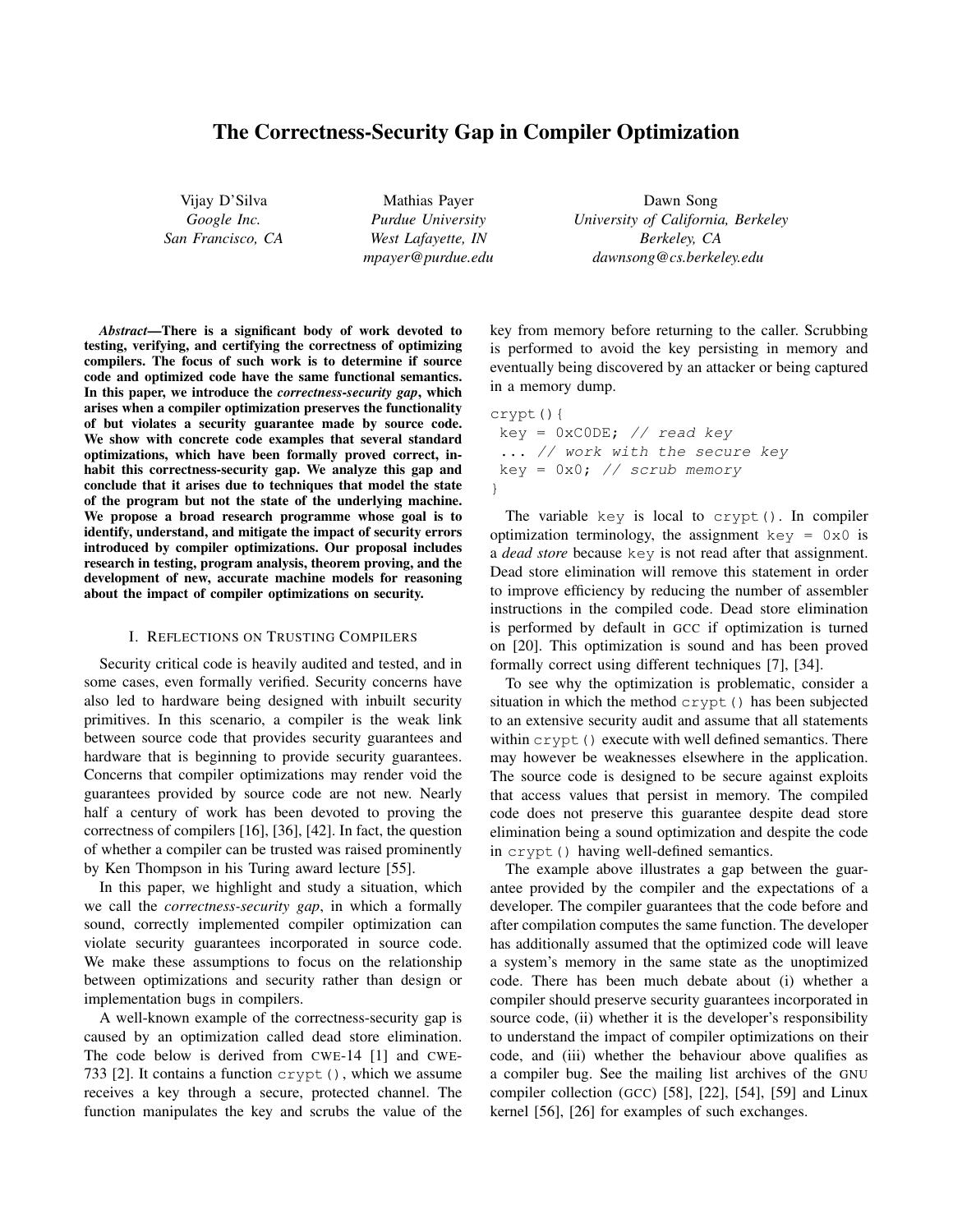## *A. The Gap between Correctness and Security*

The literature contains further examples of compiler bugs that affect the correctness and security of operating system kernels and user applications [45], [46], [47], [29], [30], [31], [62], [51]. Given the large number of optimizations implemented in compilers and the volume of work on compiler correctness, we find it natural to ask two questions: (i) What are other examples of formally sound, widely implemented compiler optimizations that may violate a security guarantee in source code? (ii) Given that these optimizations have been proved correct, why does the proof of functional equivalence not translate into a proof of security equivalence? In this paper, we study these two questions. We give examples of standard compiler optimizations and scenarios in which optimizations introduce vulnerabilities into code. We also examine the structure of compiler correctness proofs and propose a model for studying the gap between correctness and security.

The intuition behind our analysis stems from a few observations. The semantics used for reasoning about source code or intermediate representations is based on details from a language standard. For example, in the bug report in [59], a GCC developer emphasises that GCC 3.2 only attempts to preserve the semantics of C as specified by ISO 9899. In particular, aspects of compiled code such as the memory footprint, the size of activation records, stack usage, or time and power consumption are often not specified by the language standard. Consequently, even if source code has been designed to defend against attacks that exploit vulnerabilities in these aspects of a computer system, an optimizing compiler is not guaranteed to preserve those defense mechanisms.

Formal techniques for compiler correctness attempt to establish an equivalence between the states at the beginning and end of a code unit before and after an optimization is applied. To precisely identify the gap between the correctness guarantees available about compiler optimizations and the security guarantees we would like to have, we examine the details of compiler correctness proofs. The most detailed semantics considered when reasoning about compiler optimizations is the small-step operational semantics of the source and machine code. Certain proof techniques consider a more abstract, denotational semantics. The small-step operational semantics accounts for the state of a program but not the state of the underlying machine. Optimizations may change the state of the underlying machine in addition to the state of the program. If ignoring this difference is crucial to the correctness proof, we have a situation in which there is a potential gap between correctness and security.

We emphasise that the observation that a compiler can violate a security guarantee in source code is not new to this paper. We also emphasise that we are not claiming optimizing compilers are buggy because they violate criteria they were not designed to satisfy. Rather, we take the view that the relationship between optimizations and security constraints loosely resembles the relationship between optimizations and modern memory models. Most optimizations were historically designed assuming a memory model that guaranteed a property called *sequential consistency*. When relaxed memory models became prevalent [5], the correctness of these optimizations had to be re-evaluated [4], [21]. Testing and formal analysis tools were developed to discover instances in which existing optimizations produced incorrect results. Mechanisms such as barriers and fence insertion were developed to adapt existing optimizations to new architectures. Similarly, our work is an early step towards understanding which security guarantees are violated by existing compiler optimizations and how these optimizations can be adapted to provide the desired guarantees.

Another perspective on our work is provided by the *weird machines* paradigm [8]. Exploit generation research can be viewed as a constructive proof that a system's runtime enables the construction and execution of a *weird machine*. Defenses against exploits can be understood as eliminating gadgets essential for constructing or deploying such a machine. A compiler optimization that introduces a correctness-security gap is one that reintroduces into the runtime a gadget the developer presumes to have eliminated.

## *B. Problem and Contribution*

We study two problems in this paper. The first problem is to identify compiler optimizations that are sound with respect to the standard semantics of a program but are unsound if security is taken into account. The second problem is to analyze the cause of this discrepancy. We make the following contributions towards solving these problems.

- 1) We identify instances of the correctness-security gap involving standard, formally verified optimizations such as dead code elimination, code motion, common subexpression elimination, function call inlining, and peephole optimization.
- 2) We analyze the structure of existing compiler correctness proofs to identify why the correctness-security gap arises. We show that a more refined machine model, combined with existing proof techniques allows for this gap to be eliminated and for security violations to be detected.
- 3) We identify open problems that must be tackled to address the gap between correctness and security in theory and in practice.

Note that there are simple strategies to eliminate security bugs introduced by optimizations. An extreme option is to disable all optimizations and require that the compiled code execute in lockstep with the source. This approach leads to an unacceptable performance overhead (e.g., 5x [38]). Another option is to avoid certain incorrect transformations using the volatile keyword. A number of security bug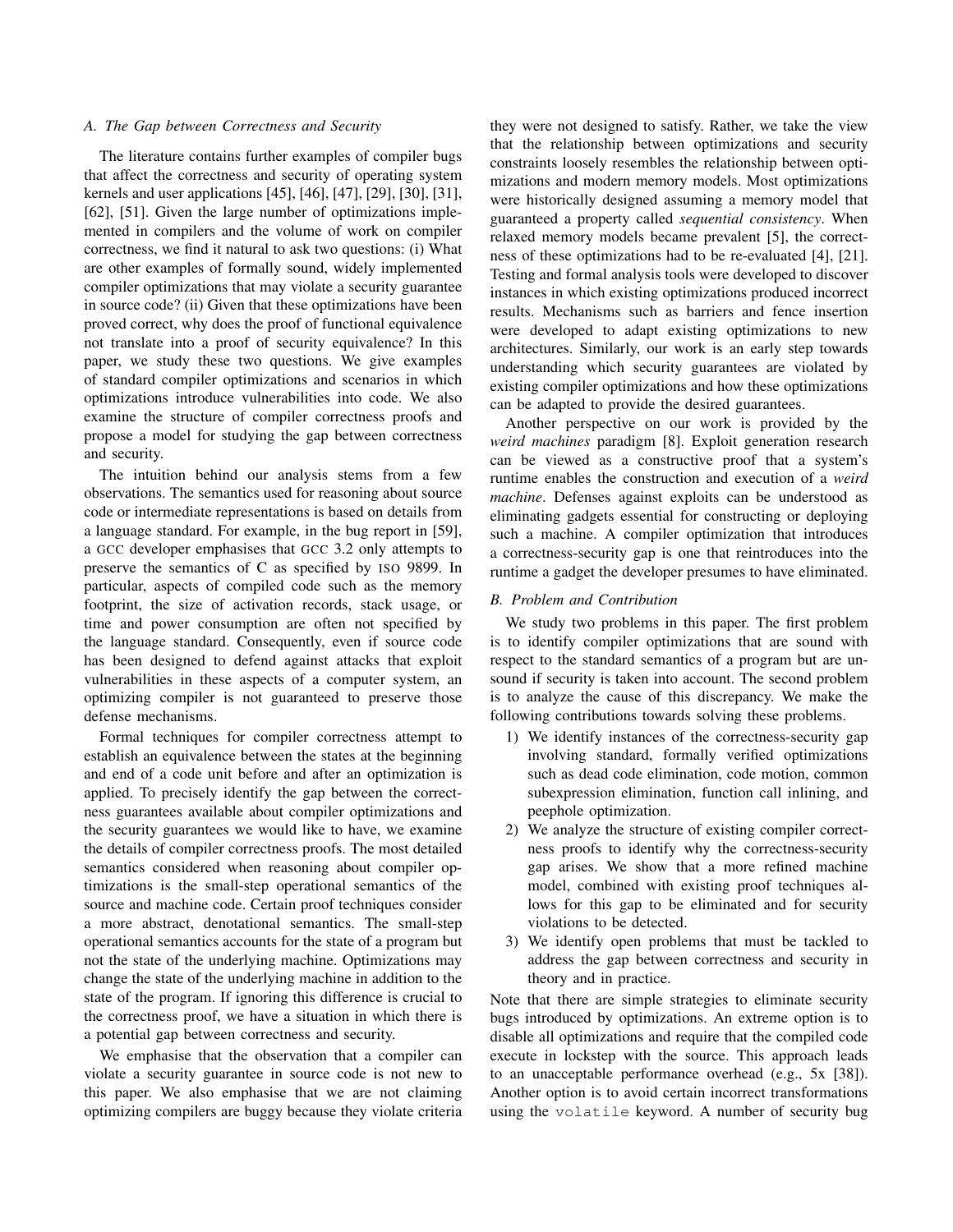reports show that developers do not always use such mechanisms correctly and that even compilers do not compile volatile correctly [18]. Moreover, using volatile is not a solution for many optimizations that we consider.

The paper is organised as follows. We begin with a brief review of compiler optimization terminology in Section II and then presents instances of the correctness-security gap in Section III. We recall the structure of compiler correctness arguments in Section IV. In Section V we analyze the gap and show how it could be avoided using a language semantics that considers the state of the machine in which code executes. Section VI discusses research directions for detecting and defending against such behaviour, as well as implementing such detection. We conclude in Section VIII after reviewing related work in Section VII.

#### II. A COMPILER OPTIMIZATION PRIMER

This section contains a recap of compiler optimization terminology. This section is included to keep the paper selfcontained and is not intended to be comprehensive. See standard textbooks for more details [6], [39].

The structure of an optimizing compiler is shown in Figure 1. The clear boxes represent data and shaded boxes represent processing steps. A compiler takes *source code* as input and generates *target code*. The target code may run on a processor, in a virtual machine, or in an interpreter. The internal operation of a compiler can be divided into four phases consisting of syntactic processing, semantic checks, analysis and transformation, and code generation.

The syntactic processing phase takes source code represented as a string as input and generates an *Abstract Syntax Tree* (AST). A *lexer* turns source code into a sequence of tokens. A *parser* turns this sequence into an AST. The syntactic processing phase rejects programs that contain syntax errors. *Semantic checks* are then applied, in what is



Figure 1. The architecture of an optimizing compiler.

sometimes called the *static semantics phase*. These checks ensure that the program satisfies restrictions of the programming language such as a type discipline and conventions for declaration and use of variables and libraries.

The analysis and transformation phase operates on one or more intermediate representations (IR) of a program. An IR typically has a small set of instructions, is independent of the target architecture and may even be independent of the source language. Intermediate representations used by GCC include RTL, GIMPLE, and GENERIC, while the LLVM infrastructure uses its own IR. Analysis of the IR is used to deduce information about the program such as identifying code that is never executed, variables whose values never change, computations that are redundant, etc. The results of analysis are used to perform architecture independent optimizations. The IR obtained after transformation is supposed to represent a program that contains less redundancy and is more efficient than the source. One transformation may enable others, so a series of analysis and transformations are performed with details depending on the compiler implementation.

The final phase in compilation is *code generation*, in which the IR is translated into either byte code or machine code. If machine code is generated, the compiler may perform architecture specific analysis and transformations to further optimize the code.

*Compiler Correctness:* We give an intuitive definition of a compiler bug here and provide formal definitions in Section IV. A compiler has a bug if the behaviour of the compiled code deviates from that of the source code as specified in the language standard. Compiler correctness is concerned with finding or proving the absence of bugs in compilers. Much work on compiler correctness focuses on architecture independent optimizations because errors in these optimizations have the widest impact.

# III. A SECURITY-ORIENTED ANALYSIS OF **OPTIMIZATIONS**

In this section we present examples of code that performs secure operations and identify optimizations that violate the security guarantees in source code. All the optimizations we consider respect a specific language specification and have often been formally verified. Our examples use C syntax but are applicable to other languages as well.

We identify three classes of security weaknesses introduced by compiler optimizations: (i) information leaks through persistent state, (ii) elimination of security-relevant code due to undefined behaviour, (iii) introduction of side channels. For each class above, we present examples of code that has been designed to defend against an attack in that class and identify a compiler optimization that weakens or eliminates this defense. These examples highlight gaps between the expectations of a developer and guarantees provided by a compiler.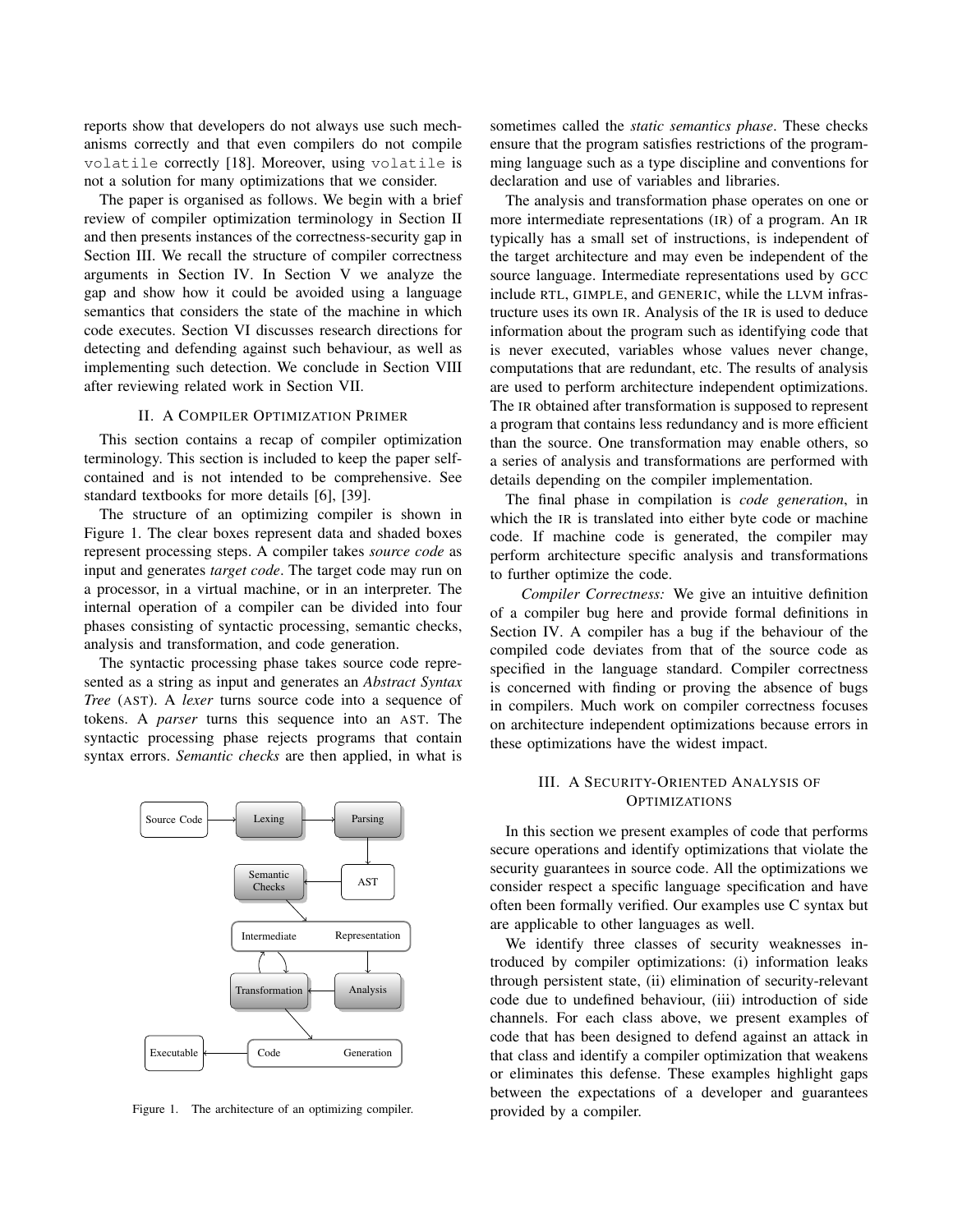The security violations we discuss can, in principle, be circumvented using language mechanisms such as the **volatile** keyword, inserting memory barriers, or using inline assembler. Code compiled with Microsoft Visual C compiler can avoid some violations using **#pragma** optimize("", off). We believe that programming in this manner is undesirable for several reasons.

First, it amounts to a developer adopting an adversarial view of the compiler and defending code against compiler optimizations. This in turn complicates software design and implementation and requires knowledge of compiler internals. Moreover, experience indicates that developers misunderstand the semantics, performance, and security implications of **volatile** and related mechanisms. In fact, even compiler writers misunderstand and incorrectly implement such mechanisms [18].

A second reason is that problems due to the gap between security and correctness arise in existing software, as witnessed by existing CWEs and CVEs [15], [1], [2]. Changing existing practice still leaves open the problem of detecting such security issues in existing code. Finally, such mechanisms may lead to coarse-grained optimizer behaviour, where either all optimizations are turned off in a region of code, or all optimizations are applied.

We argue for a more nuanced analysis of compiler optimizations. Understanding the context in which an optimization causes a security violation can lead to the design of protection mechanisms that combine the security guarantees provided by source code with performance improvements provided by a compiler.

#### *A. Persistent State*

A persistent state security violation is triggered when data lingers in memory across developer enforced boundaries. A compiler optimization that manipulates security critical code may cause information about a secure computation to persist in memory thereby introducing a persistent state violation. We identify dead store elimination, code motion, and function call inlining as optimizations that can lead to persistent state security violations.

*1) Dead Store Elimination:* A *store* is an assignment to a local variable. A store is *dead* if a value that is assigned is not read in subsequent program statements. Dead Store Elimination leads to improved time and memory use, especially if a dead store occurs in a loop or function that is called repeatedly.

Operations that scrub memory of sensitive data such as passwords or cryptographic keys can lead to dead stores. Instances of dead-store elimination removing code introduced for security [26], [56], [59] have lead to the dead-store problem being classified as CWE-14 [1] and CWE-733 [2].

Listing 1 contains a function that accepts a password from the user and stores it in memory during the calculation of a hash. After the computation, the password is removed from

```
1 char *getPWHash() {
2 long i; char pwd[64];
   char *sha1 = (char*)malloc(41);
4 // read password
5 fgets(pwd, sizeof(pwd), stdin);
6 // calculate sha1 of password
   7 ...
   // overwrite pwd in memory
   // Alternative (A) : use memset
10 memset(pwd, 0, sizeof(pwd)); // (A)
11 / Alternative (B) : reset pwd in a loop
12 for (i=0; i<sizeof(pwd); ++i)
13 pwd[i]=0; // (B)14 // return only hash of pwd
15 return sha1;
16 }
```
Listing 1. Both (A) and (B) are opportunities for dead store elimination.

memory using either (A) memset or (B) a **for** loop that resets each character in the password. Since the variable pwd is dead, the lines (A) and (B) may be removed by an optimization.

Dead store elimination is a well known, sound optimization. It does not change the functionality of the code, but does affect parts of the state that are relevant for security. Microsoft libraries provide a SecureZeroMemory() function to defend against this problem.

*2) Function Call Inlining:* Function call inlining, also called inline expansion, replaces a function call site with the body of the function being called. Function call inlining merges the stack frames of the caller and the callee and avoids executing the prologue and epilogue of the callee. This optimization eliminates the time and space overheads of calling a function but increases the size of the caller's body. which in turn affects the instruction cache. The performance implications of inlining are not simple, but it may enable optimizations such as code motion, constant propagation, copy propagation, or constant folding and the cumulative effect of these optimizations can improve performance. LLVM and GCC both apply inlining using heuristics based on function length and hotness of code.

Listing 2 illustrates how function call inlining can affect security-sensitive code. Let  $q$ etPWHash() be the function in Listing 1 and compute() be a function using a password hash. If the call to getPWHash is inlined, the stack frames of getPWHash() and compute() are merged.

Consider a scenario in which getPWHash() has been audited and the developer believes the contents of the stack frame during the execution of getPWHash() are secure. After inlining, the local variables of getPWHash, which contain sensitive information and lived in a secure stack frame, will now be alive for the lifetime of compute()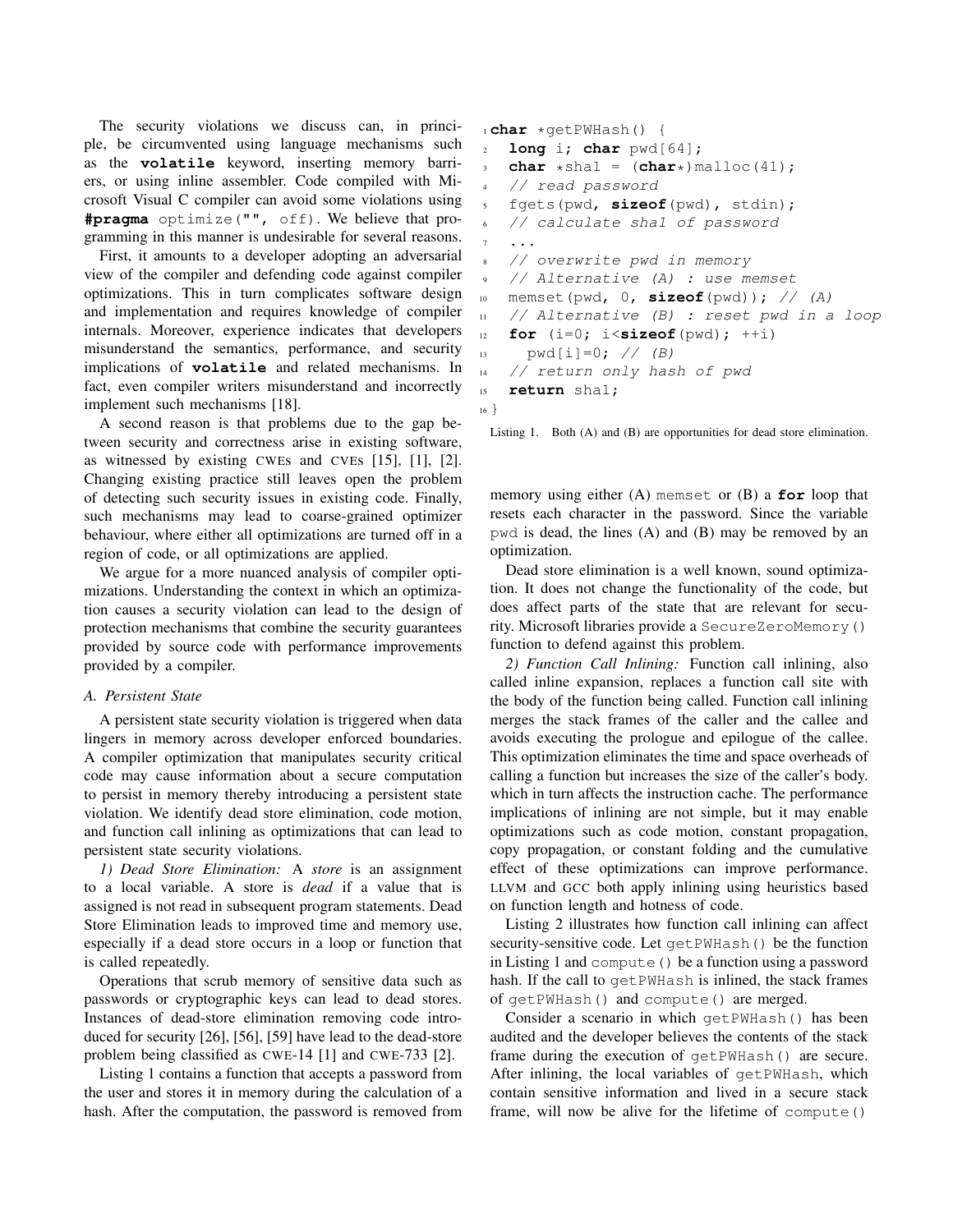```
char *getPWHash() {
  // code as in Listing 1
}
void compute() {
  // local variables
  long i, j;
  char *sha;
  // computation
  ...
  //call secure function
  sha=getPWHash();
  ...
}
```
Listing 2. A candidate for function inlining.

```
1 // Code before optimization
2int secret = 0;
3 if (priv)
4 secret = 0xFBADC0DE;
1 // After applying code motion
2int secret = 0xFBADC0DE;
3 if (!priv)
 secret = 0;
```
Listing 3. A candidate for code motion.

and be included in an insecure stack frame.

Inlining increases the longevity of variables in a stack frame and can eliminate the boundaries between certain stack frames. If a developer uses function boundaries (hence stack frames) to implement trust-separated domains, security guarantees provided by the code can be violated by inlining because the compiler is not guaranteed to respect these boundaries. A naive defense would be to execute a cleanup function that overwrites the upper portion of a stack frame so that secure variables have the same lifetime before and after a transformation.

*3) Code Motion:* Code Motion allows the compiler to reorder instructions and basic blocks in the program based on their dependencies. For example, code in a loop that is independent of the rest of the loop can be hoisted out of the loop, eliminating redundant computation. If a compiler proves that a statement does not affect a block of subsequent statements, the statement can be executed after that block. Symmetrically, a statement not affected by a block of preceding statements can be executed before that block.

We show how code motion introduces a persistent state vulnerability. Consider the code before optimization in Listing 3. If a compiler concludes that the **if** branch is part of a *hot path*, meaning that it will be executed often, the code can be transformed so that the assignment  $secret = 0xFBADCODE;$  is performed by default without first evaluating a branch condition.

Suppose the flag priv is set to true if the code is executing in a trusted environment with appropriate privileges. In the code before transformation, the check  $if$  (priv) ensures the assignment of the secret value happens in a secure execution environment. After code motion, the secret value is always assigned because this code structure leads to better performance. As with inlining, the compiler is not required to respect the security-related assumptions the developer makes and consequently, the compiled code does not provide the same security guarantees as the source.

Code motion, like inlining, affects the layout of stack frames, the liveness of variables, and the timing of individual execution paths through the control flow graph. This optimization affects security guarantees concerning trust domains and execution times.

*Persistent State Discussion:* We showed how dead store elimination can remove memory scrubbing code, function call inlining can extend the lifetime of secure variables, and code motion can eliminate security checks. In all these examples, the source code attempted to prevent sensitive data from being accessible after a secure computation. The optimization allowed data from a secure computation to persist in memory longer than intended. Even if an application has no direct pointer to the secure data, the information may still be accessible using an out-of-bounds pointer or a memorysafety violation triggered elsewhere in the code.

## *B. Undefined Behaviour*

The term *undefined behaviour* refers to situation in which the behaviour of a program is not specified. Language specifications deliberately underspecify the semantics of some operations for various reasons such as to allow working around hardware restrictions or to create optimization opportunities. Examples of undefined behaviour in C are using an uninitialized variable, dividing by zero, or operations that trigger overflows. Consult these papers and blog posts for detailed discussions of undefined behaviour [17], [24], [29], [30], [31], [45], [46], [47].

Language specifications leave it to the developer to avoid undefined behaviour but do not restrict what a compiler should do to executions that trigger undefined behaviour. Compilers may opportunistically assume that the code following a computation that triggers undefined behaviour can be deleted [29], [48]. Such deletions are permitted by the language standard. This flexibility is intended to allow for more performance optimizations but is a double-edged sword that can lead to security issues [30], [60].

We say that an undefined behaviour violation occurs if assumptions about undefined behaviour are used to eliminate security checks and make code susceptible to an attack. Listing 10 shows a function that takes an integer variable nrelems as input and that allocates an array of nrelems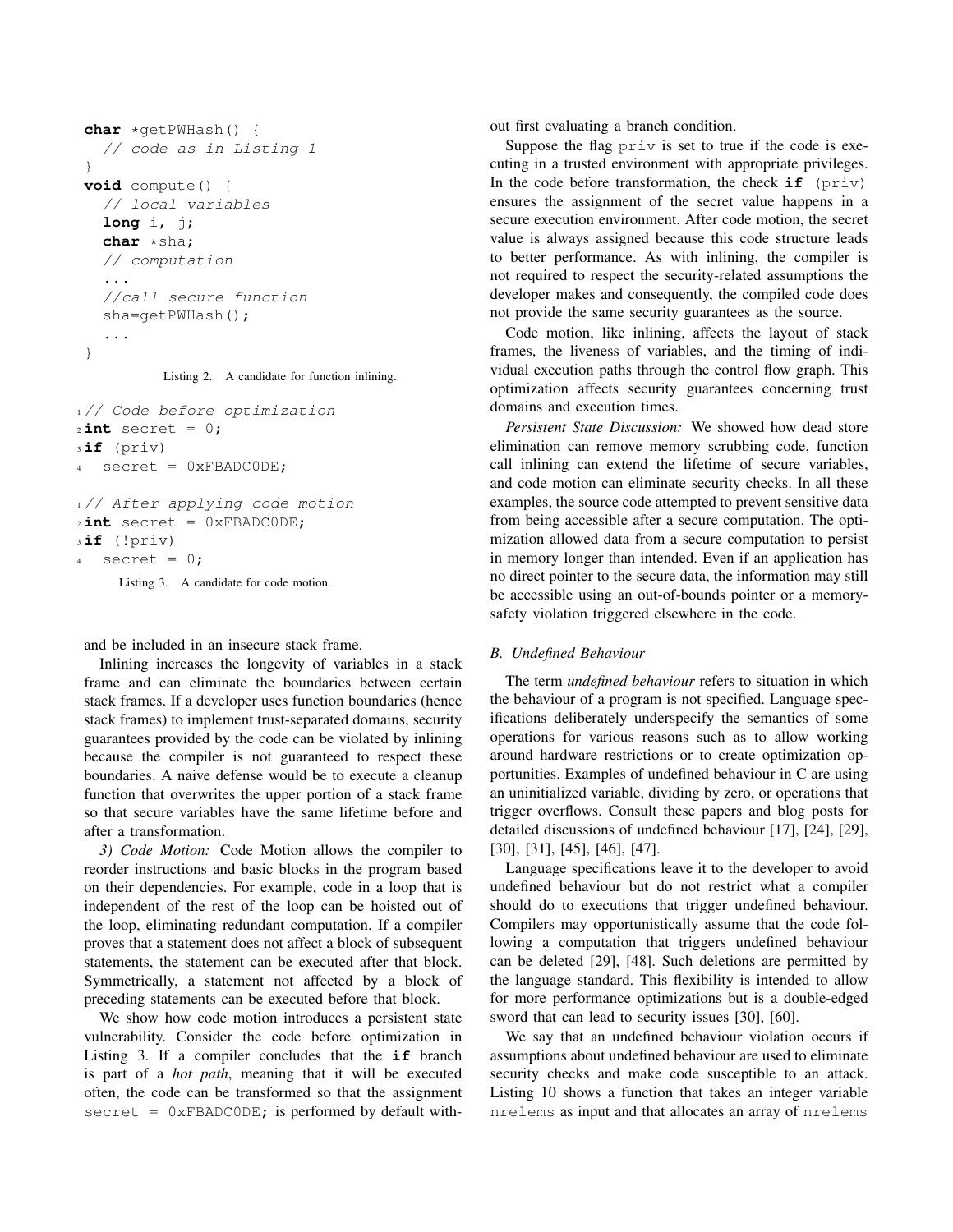```
1 int *alloc(int nrelems) {
2 // Potential overflow.
  3 int size = nrelems*sizeof(int);
4 // Comparison that depends on
  // undefined behaviour.
  if (size < nrelems) {
     ext(1);8 }
  9 return (int*)malloc(size);
```
Listing 4. Undefined behaviour in signed integer overflows.

integers. The function attempts to determine if an overflow occurs in a multiplication expression. Signed integer overflow is undefined according to the C/C++ language specification so the compiler removes the overflow check (lines 6 to 8). In this deliberately simple example, the code after the check terminates execution. More generally, eliminating such code can expose the application to exploits based on a buffer overflow or memory allocation bugs.

*Undefined Behaviour Discussion:* There has been much debate about whether the developer or the compiler should be responsible for preventing vulnerabilities introduced by undefined behaviour [58], [61]. It is beyond debate that optimizations based on undefined behaviour have introduced exploitable vulnerabilities in the Linux kernel [12], [51], [56], in particular, CVE-2009-1897 [15]. Due to these security implications, GCC and Clang generate warnings for some but not all instances of undefined behaviour [31], [3]. Tools like STACK [60], which is based on LLVM, and [24], which is based on an executable semantics for C [19], detect a wider range of undefined behaviours.

## *C. Side Channel Attacks*

A side channel leaks information about the state of the system. Side channel attacks allow an attacker external to the system to observe the internal state of a computation without direct access to the internal state. We say that a side channel violation occurs if optimized code is susceptible to a side channel attack but the source code is not.

On most platforms, the number of processor cycles required provides a way to measure and compare the time complexity of instructions. For example, floating point division takes longer than integer addition and moving a value into a register takes less time than loading a value from memory. Accurately estimating such timing is a subtle task that requires considering the memory hierarchy and possible cache misses on multiple levels.

Attackers can use timing information to infer security sensitive data such as cryptographic keys [10], [27], [41], [43]. To counter side-channel attacks based on timing, implementers of cryptographic algorithms take care to ensure that the number of instructions executed is the same regardless of data such as a cryptographic key or the message to be encrypted. Such code is deliberately written with inline assembler to defend against side channel violations introduced by compiler optimizations.

*1) Common Subexpression Elimination:* An expression is a common subexpression of two different statements if it occurs in both. If the variables in a subexpression common to a set of statements have the same value in each of those statements, that subexpression can be calculated once and all occurrences of the subexpression can be replaced with a pre-calculated value. Common Subexpression Elimination (CSE) is an optimization that discovers and eliminates subexpressions of identical value from different statements. For example,  $x + y$  is a common subexpression in  $y = x + y + z$ ; and  $z = x + y - 2z$ ; If the variables  $x$  and  $y$  have the same value in both the assignments, a new variable and assignment  $s = x + y$ ; can be introduced and the two assignments can be rewritten to  $y = s + z$ ; and  $z = s - 2z$ ; This optimization can improve the performance of code especially if the common subexpression is complex or is evaluated in a loop.

CSE affects the timing of instructions and consequently, defenses against timing side channels. Listing 5 contains a simple example in which the developer has ensured that both branches of the **if** statement perform the same amount of computation. CSE allows for code in the **else** branch to be simplified so that instead of a multiplication and addition operation being performed three times, a multiplication and addition is performed once followed by a single multiplication. An attacker who can measure these timing differences would be able to observe which branch is taken. A more sophisticated timing analysis may also reveal the kinds of operations being performed.

*2) Strength Reduction:* The strength of an expression is a measure of how processor intensive it is to evaluate. The strength of an expression can be reduced if it can be written using simpler operations. For example, certain multiplication or exponentiation operations can be replaced by bit ma-

```
1 int crypt(int k*){
2int key = 0;3 if (k[0]==0xC0DE){
4 \text{ key} = k[0]*15+3;s key + = k [1] *15+3;6 key+=k[2]*15+3;7 } else {
k = y = 2 \times 15 + 3;\frac{9}{2} key + = 2 \times 15 + 3;
10 key + = 2 \times 15 + 3;
11 }
12 return key;
   Listing 5. Before optimization.
                             1 int crypt(int k*){
                             2int key = 0;3 if (k[0]==0xC0DE){
                             4 \text{ key} = k[0]*15+3;s key+=k[1] *15+3;6 key+=k[2]*15+3;7 } else {
                             8 // replaced by
                             9 tmp = 2*15+3;_{10} key = 3*tmp;11 }
                            12 return key;
                                 Listing 6. After CSE.
```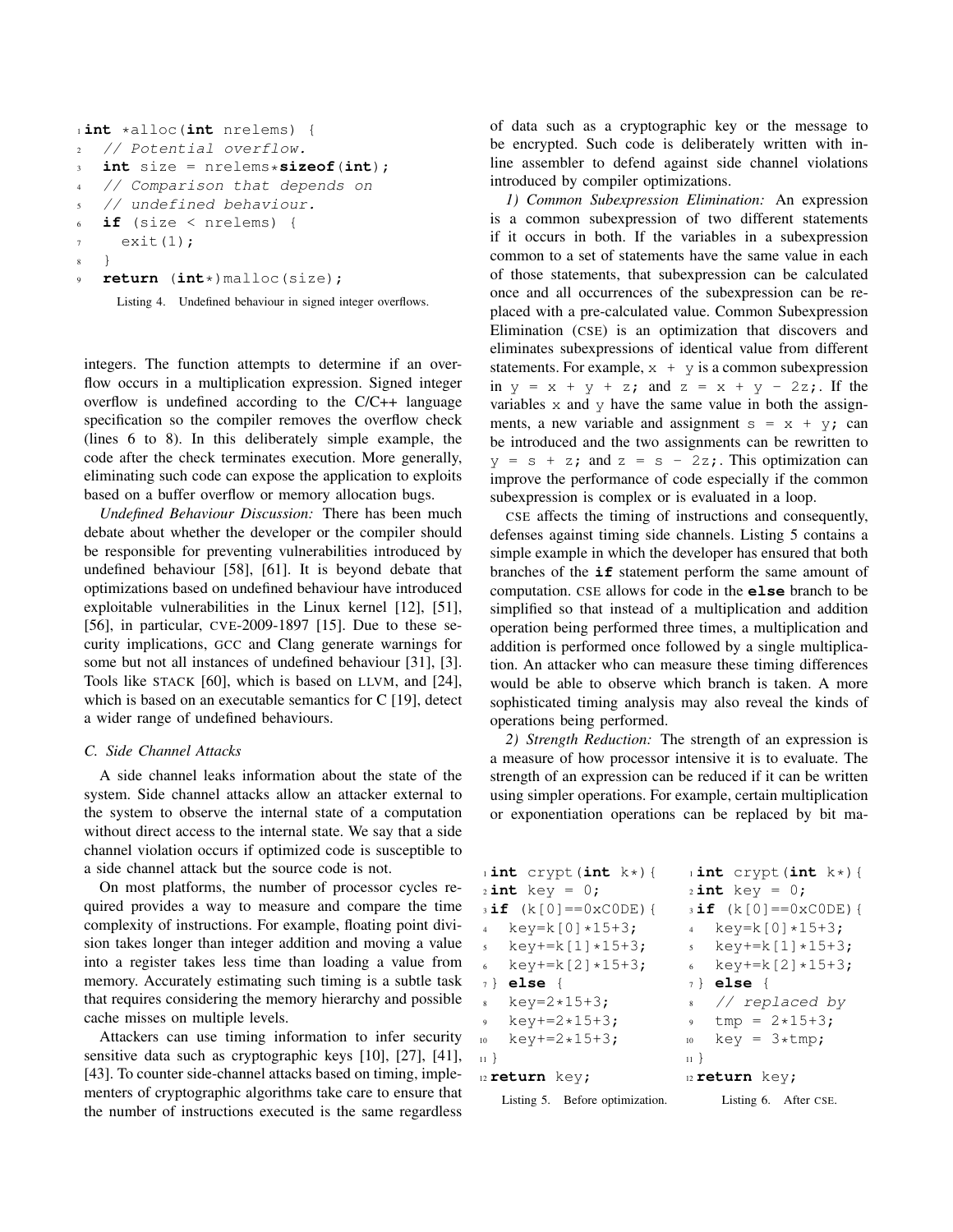```
1 int crypt(int k){
2 int key = 0x42;
   if (k == 0 \times \text{CODE}) {
4 key=key*15+3;5
   6 } else {
     key = 2*15+38 }
9 return key;
                          1 int crypt(int k){
                          2 \quad \text{int key} = 42;3 if (k==0xC0DE){
                          4 key=(key<<4) \setminus-key+3;
                          6 } else {
                                key=33;8 }
                          9 return key;
```
Listing 7. Before optimization. Listing 8. After strength reduction.

nipulation operations. Strength reduction has performance benefits especially for idiomatic expressions in loops.

The function crypt in Listing 7 encrypts and returns a value passed as an argument. The developer has ensured that both branches of the conditional have one multiplication and one addition operation. After strength reduction, the expression in the **if** branch is modified to use a bit-shift and addition operation, while the **else** branch is simplified to a constant value. An attacker with access to an appropriate timing channel can observe more about the difference between the two branches after the optimization than before. Similar to CSE, strength reduction can increase the amount of information available via timing side-channels because it replaces expressions evaluated at runtime with static values or modifies the time-complexity of a computation.

*3) Peephole Optimizations:* Peephole optimizations are one of the last phases performed by compilers before emitting code. Compilers examine instructions through a small, sliding window and use pattern matching to reorder or exchange instructions to improve some form of performance (e.g., to reduce cache misses, increase throughput, or improve branch behaviour). Similar to CSE and strength reduction, peephole optimization may create a timing based side channel that is explicitly eliminated in source code.

*Side Channel Discussion:* If code is written with a specific timing cost model in mind, almost every optimization, and the three presented in particular, will destroy the timing guarantees in source code. An outside observer can exploit these timing differences to extract information about operations performed by the application.

Some developers writing security-critical code are aware of the impact of compiler optimizations. Timing guarantees are enforced by writing inline assembler because compilers typically do not modify such code. This approach foregoes the benefits of programming in a high-level language and leads to code that is not portable and not readable. Moreover, optimizations can still enable side channels based on cache hierarchies [9] or virtual machines [63].

## IV. A VIEW OF COMPILER CORRECTNESS

The optimizations in the previous section have all been formally shown to be correct. In this section and the next, we examine correctness proofs to identify the gap between functional correctness and security requirements. In this section, we present a high-level summary of the arguments used for showing the correctness of an optimization.

*Program Semantics:* We consider a small-step operational semantics for programs. A *state* of a program is a valuation of all entities that affect execution. We assume that the semantics of a language defines a set of state changes  $\llbracket st \rrbracket \subset$ States ×States for each statement st. A *labelled transition system* is a tuple  $(States, Rel, \ell)$  consisting of a set of states States, a *transition relation*  $Rel \subseteq States \times States$  and a *labelling function*  $\ell : Rel \rightarrow S$ *tmt* that maps  $(s, t)$  to st if st is the statement causing the state change. The labelling function associates a program statement with each transition. We assume that the semantics of a program  $P$  is a labelled transition system, denoted  $[.$ 

*Observational Equivalence:* An attacker typically has an incomplete view of a system and can access part of a program's state at certain stages in execution, but may not have access to the entire state. We now formalise observations an attacker can make about a program.

An *observation space* (*vis*, *obs*) is a pair of functions *vis* :  $States \rightarrow \mathbb{B}$  and  $obs: States \rightarrow Obs$ , where  $vis(s)$  is true if a part of  $s$  is visible to the attacker and  $\partial s$  maps a state s to an observation if  $vis(s)$  is true.

Example 1. This example illustrates how different observations can be formalised. Consider the two programs below. Assume that all states are visible but the attacker can only observe the last bit (parity) of a variable. This attacker cannot distinguish between the programs below. If an attacker has a side channel that counts the number of statements executed, the two programs are still indistinguishable.

| 1// Proq 1               | $1//$ Prog 2             |
|--------------------------|--------------------------|
| $2$ <b>int</b> main(){   | $2$ <b>int</b> main(){   |
| 3 <b>int</b> $x = 5$ ;   | 3 <b>int</b> $x = 3$ ;   |
| 4 <b>int</b> $y = x+1$ ; | 4 <b>int</b> $y = x+3$ ; |
| $5 \}$                   | $5 \cdot$                |
| Listing 9. Program 1     | Listing 10. Program 2    |

Consider another situation where only the final state of the program is visible but an attacker can access the entire state. Such an attacker can distinguish between the programs above because the programs terminate with different values for x. If, however, the attacker can only see the value of  $y$ , the programs become indistinguishable.

We formalise observations of an execution. Let  $(S, E, \ell)$ be a transition system. An *execution* is a sequence of states that is either an initial state  $s_0$  or the concatenation  $\pi \cdot s$ of an execution  $\pi$  that ends in state r, provided  $(r, s)$  is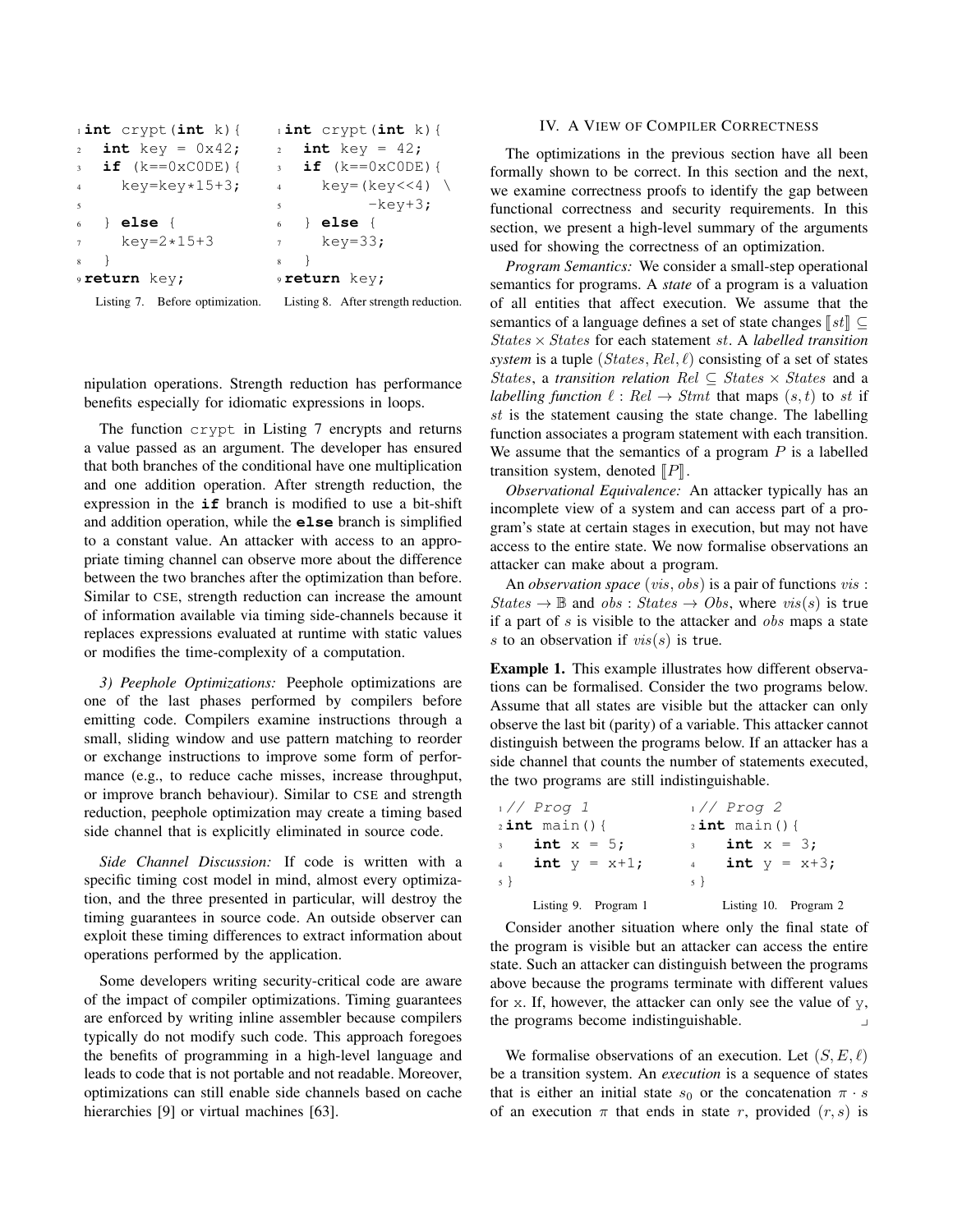in E. Let Exec be the set of executions. An *observation of an execution* is a partial function  $obs : E \nvert \nvert$   $Obs^*$ that is defined on an execution  $\pi$  if some state on  $\pi$  is observable. The observation of s is  $obs(s)$  if  $vis(s)$  is true. The observation of  $\pi \cdot s$  is  $obs(\pi)$  if s is not visible, and is  $obs(\pi) \cdot obs(s)$  otherwise.

**Definition 1.** A transition system  $P$  is observationally subsumed by Q if for every execution  $\pi$  of P, if  $obs(\pi)$ is defined, there exists an execution  $\tau$  of  $Q$  such that  $obs(\tau)$  is defined and  $obs(\pi) = obs(\tau)$ . P and Q are observationally equivalent if P observationally subsumes Q and Q observationally subsumes P.

Observational equivalence formalises that the attacker cannot distinguish between the two systems. It does not guarantee that a system is secure, only that the two systems provide the same security guarantees.

At a high level, a compiler maps between programs in different languages. Formally, a *transformation* is a map  $trans: Lang_1 \rightarrow Lang_2$  between programs of two (possibly identical) languages and a compiler is a composition

Comp 
$$
\hat{=}
$$
 trans<sub>1</sub>  $\circ \cdots \circ$  trans<sub>k</sub> of transformations  
trans<sub>i</sub> : Lang<sub>i</sub>  $\rightarrow$  Lang<sub>i+1</sub>.

In this paper we are interested in a guarantee of observational equivalence. The guarantee provided by sound compiler optimizations and formally verified compilers can be viewed as an instance of observational equivalence.

**Definition 2.** A compiler *Comp* guarantees observational equivalence with respect to an observation space (vis, obs) if for all programs  $P$ , the labelled transition systems  $\llbracket P \rrbracket$ and  $\llbracket Comp(P) \rrbracket$  are observationally equivalent.

We say that a compiler (or an optimization) is *correct* or is *sound* if it guarantees observational equivalence. The definition above is parameterized by a notion of observation, which allows us to apply it to different scenarios. The choice of observation is typically left implicit in the literature, and we shall see that making it explicit is insightful for a discussion of security issues.

#### *Games for Observational Equivalence*

Conducting a direct proof of observational equivalence for every optimization is tedious and does not exploit the structure of the program. It is customary to use a structural notion like (weak-) bisimulation or simulation [37], [50] in proofs [28], [34]. We adapt the game-based definition of bisimulation [53] to our setting<sup>1</sup>.

We formulate a game between a security analyst and a compiler writer. The security analyst attempts to find an execution of the transformed code that reveals information not observable by executing the source code. The compiler writer attempts to show that the transformation preserves security by finding a source execution that generates the same observations. We discuss the structure of this game because it is relevant for the analysis in Section V of why correctness proofs do not guarantee security.

**Definition 3.** Let  $P$  and  $Q$  be programs and  $(vis, obs)$  be an observation space. The position of the analyst is a visible state t in  $\llbracket P \rrbracket$  and a position for the writer is a visible state s in  $\llbracket Q \rrbracket$  that satisfies  $obs(s) = obs(t)$ . In each round, the players make moves based on these rules.

- 1) The analyst chooses a finite execution from  $t$  to a visible state  $t'$ .
- 2) The writer responds by choosing a finite execution from s to a visible state s' so that  $obs(s') = obs(t')$ .

The analyst has the first move and must choose an initial state of  $P$ . The analyst wins the subsumption game if the writer has no move in a round. If the analyst has a winning strategy starting from  $P$  or starting from  $Q$ , we say that the analyst has a winning strategy in the observational equivalence game. The writer wins the equivalence game if the analyst does not win.

In game-theoretic terms, the game above is an infinite, two-player game of perfect information. The Borel determinacy theorem guarantees that there will be a winner in such a game [50], [53]. The game above relates to observational equivalence by a theorem of the form below.

**Theorem 1.** If  $P$  and  $Q$  are two programs and the writer has a winning strategy in the observational equivalence game, then  $P$  and  $Q$  are observationally equivalent.

The proof is similar to but more involved than proofs that bisimulation implies trace equivalence. Given an execution of the transformed program, we use the winning strategy of the writer to derive an execution of the original program. The conditions of the game guarantee that such an execution exists and the two executions are observationally equivalent.

To prove that a transformation is correct, it is sufficient to prove that there is a winning strategy for the writer when the game is played on  $\llbracket P \rrbracket$  and  $\llbracket Comp(P) \rrbracket$ . In the next section, we indicate why arguments with this structure fail to preserve security guarantees included in source code.

V. ANALYSIS OF THE CORRECTNESS-SECURITY GAP

In this section, we analyze the correctness-security gap and suggest how correctness proofs can be extended to close this gap. An intuitive explanation for this gap is that the operational semantics used in correctness proofs includes the state of the program, *but not the state of the underlying machine*. The first step to close the gap is to more accurately model the state of the execution environment. An accurate model of state is not sufficient to detect attacks (especially side-channel ones) because an accurate model of state transitions is also required.

<sup>&</sup>lt;sup>1</sup>See http://www.brics.dk/bisim/ for animations of bisimulation games.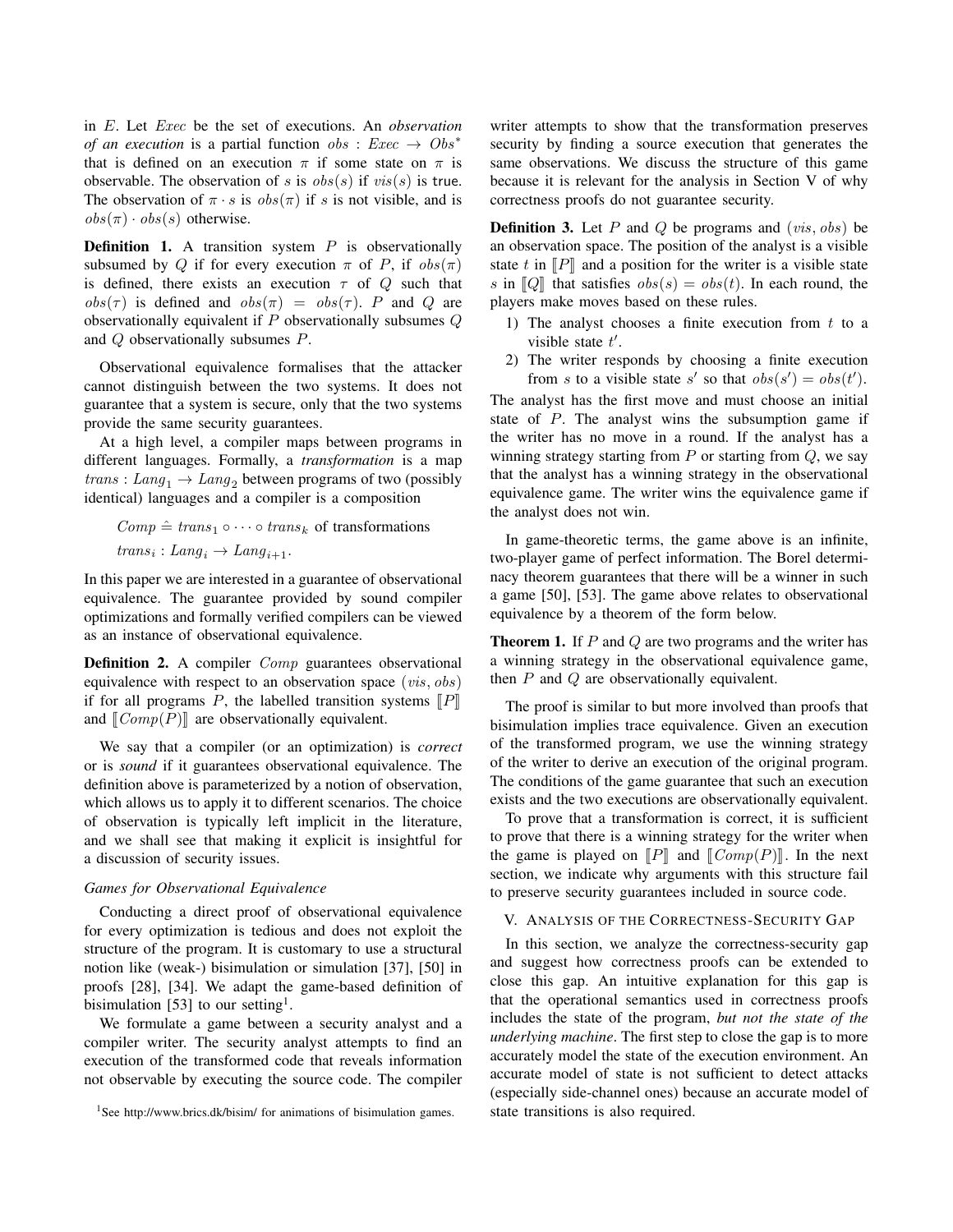We make the intuition above precise using the notion of an abstract machine; a mathematical idealization of the machine in which code executes. Rather than associating a single semantics  $\llbracket P \rrbracket$  with a program, we propose considering a semantics  $\llbracket P \rrbracket_M$  of a program executing in an abstract machine M. Existing correctness proofs are conducted assuming a certain model (which we call the source machine) while security properties are defined with respect to other machine models. We now identify some abstract machines that can be used in reasoning about the security of optimizations.

Note that the abstract machines we consider are *host machines*, meaning they host a program and define its runtime. Abstract machines are distinct from the *weird machines* of [8], because a weird machines are constructed within a runtime and exploits are programs that run on a weird machine. In contrast, abstract machines define the context in which code executes. Nonetheless, the analysis of exploits using weird machines in [57] uses a remarkably similar game-theoretic formalism.

## *A. The Source Abstract Machine*

We use the term *source machine* for the standard execution model that is assumed when defining the semantics of a language. For example, the C language standard defines a C abstract machine, which is an instance of a source machine. The state of a source machine defines the values of variables, the configuration of the call stack, and the contents of the heap. We describe these components in detail to arrive at a mathematical description of a state of the source machine.

A *value* is either a value of a primitive type such as **bool**, **char**, or **int**, a memory location, or is a special undefined value, denoted **undef**. The value **undef** is used for the result of overflows, division by zero, the contents of uninitialised memory locations, and other situations that the language standard declares the result of a computation is undefined [29], [30], [31], [45], [46], [47]. Let Val be the set of values.

A source machine typically includes a memory model. Details of the memory model are required for identifying where a correctness proof fails to respect security assumptions. For this discussion, we assume the existence of a memory model, such as the one in CompCert [35].

Let *LVar* be the set of local variables and *GVar* be the set of global variables in a program. An *environment* maps variables to values. We write LEnv and GEnv for local and global environments, defined below. The *program counter* indicates the next statement to be executed and PC is the set of program counter values. The *stack* is modelled by a sequence consisting of program counter values and local environments, also defined below.

$$
LEnv \hat{=} LVar \rightarrow Val \qquad Stack \hat{=} (PC \times LVar)^*
$$
  
GENv  $\hat{=} GVar \rightarrow Val$ 

A state of the source machine consists of a global environment, a stack and a heap. Computation within a function can modify the top of the stack, global environments, and the heap, but not the contents of the stack.

$$
States \hat{=} \; GEnv \times Stack \times Mem
$$

A function call causes a new element to be pushed on the stack and a return pops the top of the stack. The stack becomes empty only when the program completes execution.

*Issues with the Source Machine:* The source machine is based on the language standards and has sufficient detail for proving the correctness of a compiler transformation. However, this machine lacks various details relevant for security. We discuss these details below, assuming a runtime model based on C. The criticisms levied below apply to the correctness-security gap in C compilers.

A first inaccuracy arises from the structure of the machine. The source machine is based on the Harvard architecture, which assumes a separation of control and data, while machines in use today are closer (though not identical) to the von Neumann architecture in which instructions and data both reside in memory. Leveraging the coexistence of control and data is fundamental for writing exploits, but this feature is not captured by the source machine.

A second inaccuracy comes from use of uninitialised local variables and exceptional behaviour, which result in the **undef** value. Formal models do not allow **undef** to be used in computations. During execution however, there is no special **undef** value. Registers are not initialised to **undef** after being allocated to new variables, so the old value stored in memory can be accessed and used even if such an access violates the language semantics.

A third inaccuracy, which connects to persistent state violations, is what we call *persistence assumptions*. The source machine assumes that stack and memory contents *are not persistent*. A block that has been deallocated cannot be accessed again and the values it contained are lost. Once a function returns, the values of local variables used by that function are lost. These assumptions are not satisfied by the machine in which a program executes and contribute to the security blind-spot in compiler correctness frameworks.

A fourth family of inaccuracies arises from abstractions that are made to ignore details not relevant to correctness. The source machine ignores details of load and store operations at the processor level, processor specific constructs, and time and power consumption. Additionally, correctness proofs, such as in [28], [35], use a small-step semantics for statements, but a big-step semantics for expression evaluation. The steps involved in expression evaluation are important when reasoning about cryptographic libraries. Ignoring these details is important to facilitate logical reasoning at a high level, but this idealisation leads to correctness arguments that are blind to side-channels.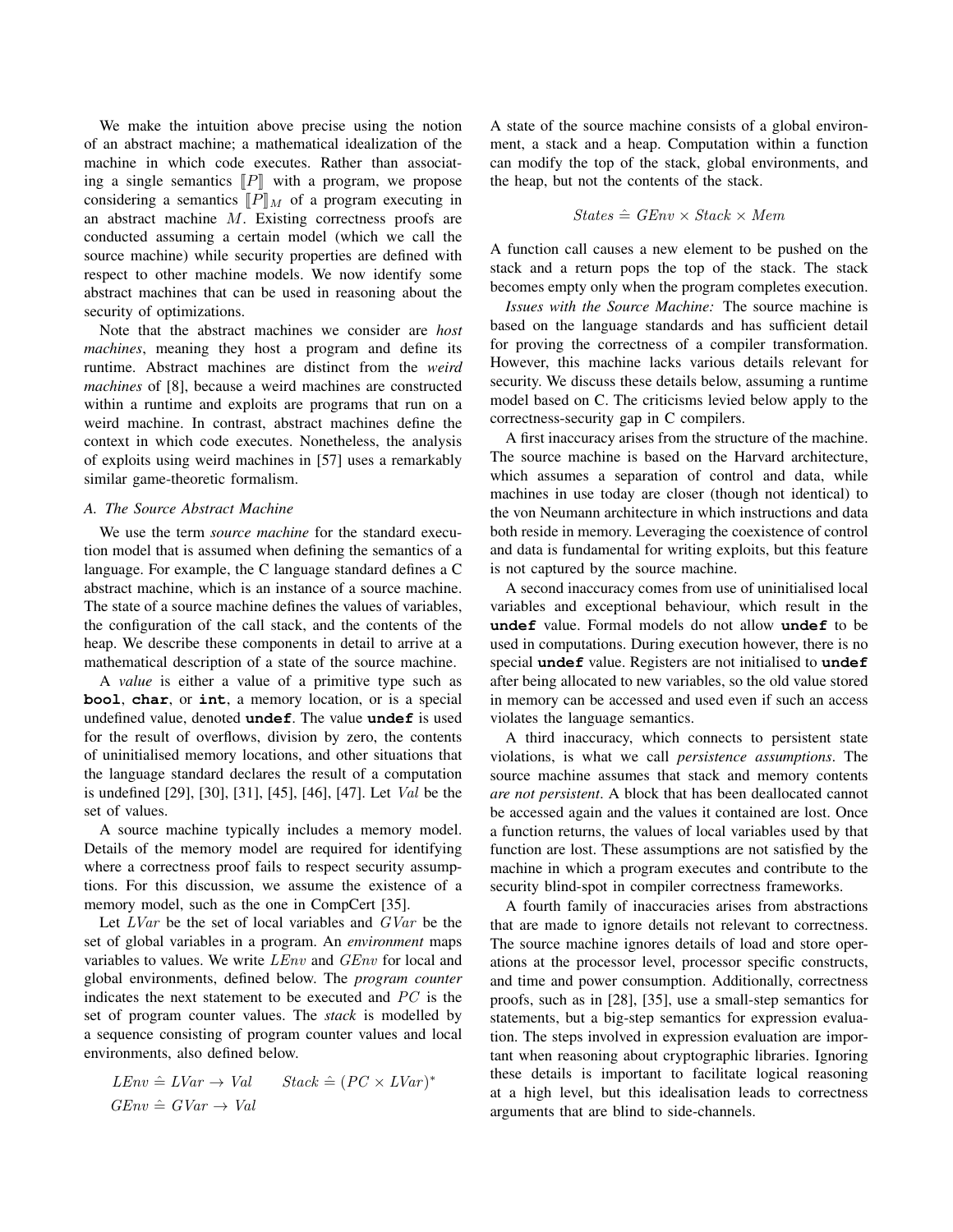## *B. Refinements of the Source Machine*

Despite the criticisms of the source machine, it is a convenient and popular formalism for reasoning about compiler correctness. It is important to be aware that it is a starting point, so proofs conducted at this level may not preserve lower-level properties. Such a statement is obvious in retrospect, but to the best of our knowledge has not be made in the context of security and compilation.

We now propose refinements of the source machine that would be suitable for a security-oriented analysis. Our goal is not to work out the details of these machines in full, but to propose various models that can be used in future analysis.

*x86 Assembler Machine:* The x86 instruction set can be viewed as defining an *x86 assembler machine*. We use the term "assembler machine" because it is not identical to the physical x86 architecture. The x86 assembler machine provides semantics to x86 assembly language but abstracts away from architectural details. The x86 machine consists of registers, an instruction pointer, a set of flags, and the memory. States of the x86 machine define the set

$$
xStates \hat{=} rStates \times iPtr \times Flags \times xMem
$$

which contains the states of registers, the value of the instruction pointer, the status of the flags, and the configuration of memory. A state transition can be viewed as a single fetch-decode-execute cycle, in which case this model abstracts away from clock-cycle level details.

*Memory Hierarchy and Timing Machines:* The x86 assembler machine above does not model memory hierarchy details. The caching policy combined with the sequence of reads in the program affects the number of cache misses. An attacker capable of measuring the time required for a memory lookup can detect, based on latency, whether a cache hit or miss occurred. Such partial information has been used to extract cryptographic keys from implementations of AES, RSA and DSA [43]. Cache-based attacks have reconstructed AES keys in the order of minutes of execution [23].

Formal reasoning about timing attacks is facilitated by extending an abstract machine with time. For example, a *timed source machine* contains *timed states*  $tStates \nightharpoonup N \times States$ , which extend source machine states with time stamps. The semantics of a program with respect to a timed source machine would have incremented the timestamp with every statement that is executed. The increment would depend on the timing cost of the statement. A timed source machine may be too abstract to model certain attacks in which case the x86 machine can be extended with timing information. Such an extension would allow for time-differences in expression evaluation to be modelled.

*Semantics in a Machine:* To use an abstract machine M in analysis of compiler correctness, one requires a framework for defining the semantics  $[P]_M$  of a program P executing in M. Such a framework must provide a convenient way for describing how each statement affects the state of M. In the case of the assembler machine, such updates are well known, albeit tedious, because they require a high-level specification of what assembler instructions should correspond to the source language. In the case of the timing machine, a cost model for statements has to be specified.

While tedious, such definitions are necessary for formal analysis of low-level security issues. For instance, work on detecting timing and cache-based side-channel attacks, already uses such models.

### *C. Analysis of Dead Store Elimination*

In this section, we analyze dead store elimination using the source machine and a simplification of the assembler machine. We show that the observational equivalence game can be used to identify the persistent state violation caused by dead store elimination. Our contribution is to highlight that though more precise machine models are required to reason about security, new proof techniques are not. The gap between correctness and security is not due to a limitation of the proof technique used but due to the model used.

The program on the left below contains a variable x. Dead-store elimination removes the assignment to  $x$  to produces the code  $trans(P)$  on the right.

| 1//P                  | 1// trans(P)            |
|-----------------------|-------------------------|
| $_2$ int inc(int a){  | $_2$ int inc (int a) {  |
| 3 $int x = a+1$ ;     | 3                       |
| 4     return  a+1;    | return $a+1$ ;<br>$4 -$ |
| 5}                    | $5 \}$                  |
| Listing 11. Program 1 | Listing 12. Program 2   |

Assume that the set Obs of observations consists of values of program variables that are arguments or return values of procedure calls. Such observations abstract away from internal computations and the program counter. Let vis be true at the state before a call or after a return and false otherwise. Every call-site for the procedures above must be of the form  $y = inc(b)$ . The transitions in  $[P]_{Src}$ of the program  $P$  in the source machine  $Src$ , for the call  $y = inc(b)$  are below, with the program counter of the caller written as pc.



The states in gray exist in  $[ but are not visible to the$ analyst in the game. The state reached after  $int x=a+1$ does not exist in the transformed program. In these two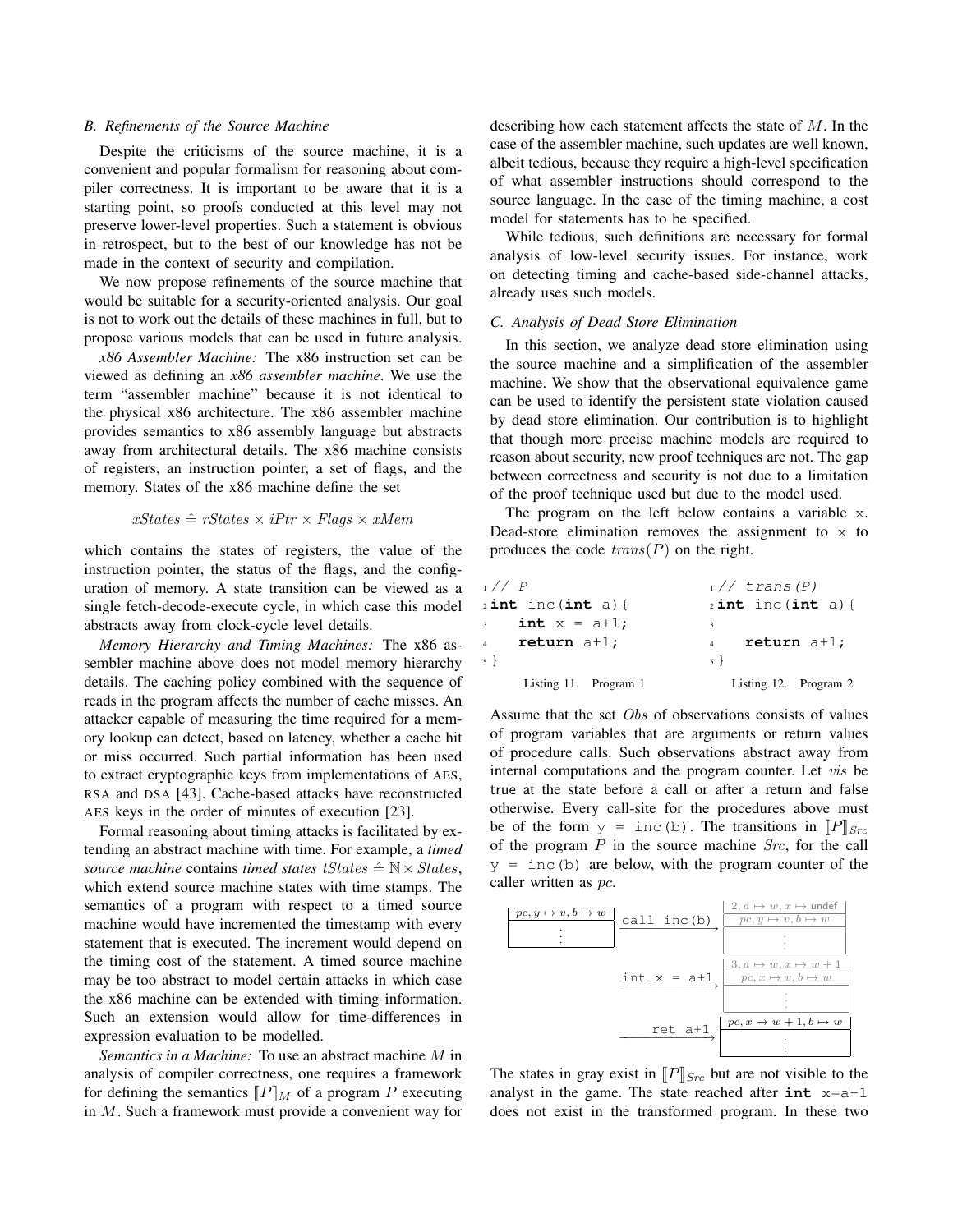programs, states affected by the optimization are not visible to the analyst. A winning strategy for the writer is to choose for every visible, transformed state a visible state with the same local environment. Such a choice is guaranteed to exist, though in general, a translation between program counter values may be required to derive it. By Theorem 1, it follows that the two transition systems are observationally equivalent, so dead store elimination is sound *with respect to the source machine*.

We now consider what the semantics of the transformed code may look like in the assembler machine. Potential states of the original and transformed code after the program returns are shown below. To avoid depicting a memory model, we present the state with a similar structure to the source machine state.



The symbol  $\triangleright$  indicates the top of the stack and text in gray depicts the local variables of inc(b), which are not accessible but persist in memory. Consider a game played where the persistent, but non-accessible part of the state is observable. The analyst has a winning strategy by choosing an execution leading to the state on the right above. There is no corresponding state in code before compilation, so the analyst can show that the persistent state before and after optimization differ.

This analysis shows that dead store elimination is correct for the source machine but not for the assembler machine if one assumes that the contents of memory are visible. Similarly, undefinedness violations can be analyzed by making undefined values observable in the correctness proof. Side channel attacks can be analysed using a timed machine. A state of a timed machine is of the form  $(t, s)$  where s is a state and  $t$  is a timestamp. The set of observations consists of timestamps and the visible part of the state. The goal of the analyst is to find an execution whose timing after compilation does not correspond to the timing of an execution before compilation.

### VI. OPEN PROBLEMS AND FUTURE WORK

The main question that now arises is how one can further understand, detect, and mitigate the consequences of the correctness-security gap. We identify three families of open problems our research raises.

#### *A. Deeper Understanding of the Correctness-Security Gap*

*1) The landscape of the correctness-security gap:* One direction for research is to comprehensively identify the security impact of known compiler optimizations, especially widely used ones. It would be useful both for understanding and designing detection mechanisms to identify categories of security violations these optimizations belong to.

*2) Generalized compiler correctness proofs:* There are currently sophisticated techniques available for reasoning about compiler correctness. To incorporate reasoning about security, we believe compiler correctness proofs should be generalized to compiler correctness with respect to an abstract machine and an attacker. A research goal here is to identify general, reusable, automation-friendly proof principles applicable to families of machines and attackers. Developing such a framework requires research developments in a few areas listed below.

*3) Abstract machine models:* A large body of work in programming language semantics can be understood as developing representations of source machines. This includes interpreters based on language specifications, formal, executable semantics, and logical encodings of language semantics, all of which define some notion of a source machine. To reason about the low-level behaviour of code requires abstract machines at different levels of abstraction that are implemented as interpreters or in theorem provers.

*4) Language semantics with respect to a machine:* A major challenge for using abstract machines is defining the semantics of a high-level programming language with respect to a low-level machine. Such a semantics would, in effect, incorporate a formal notion of a compiler. Techniques for compositionally defining semantics with respect to a machine would simplify the construction of abstract machines and generalized correctness proofs.

*5) Attacker models:* Each abstract machine supports notions of observation, which define the channels an attacker has access to. There are multiple attackers one can consider for a given set of channels. A research goal here is to identify practically occurring attacker models and channels they have access to. Similar to abstract machine models, attacker models can also be execution environments or logical representations in theorem provers.

## *B. Detection of Correctness-Security Violations*

The goal of a tool for detecting differences in securitycritical behaviour before and after an optimizing transformation is fundamentally different from that of bug finding or static analysis tools.

*1) Testing tools:* A testing tool for this problem would combine elements of compiler testing tools with litmus tests for weak memory models. One approach testing is to execute two abstract machines side by side. The first machine can include the full set of optimizations applicable and the second machine performs no optimizations but interprets the source code directly. Before every transition between code regions of different security privilege, a memory snapshot could be taken. These snapshots can be compared after projecting out the visible parts of the state to identify differences observable by an attacker.

A second direction is to develop compilers for executable abstract machines, execute code in these machines, and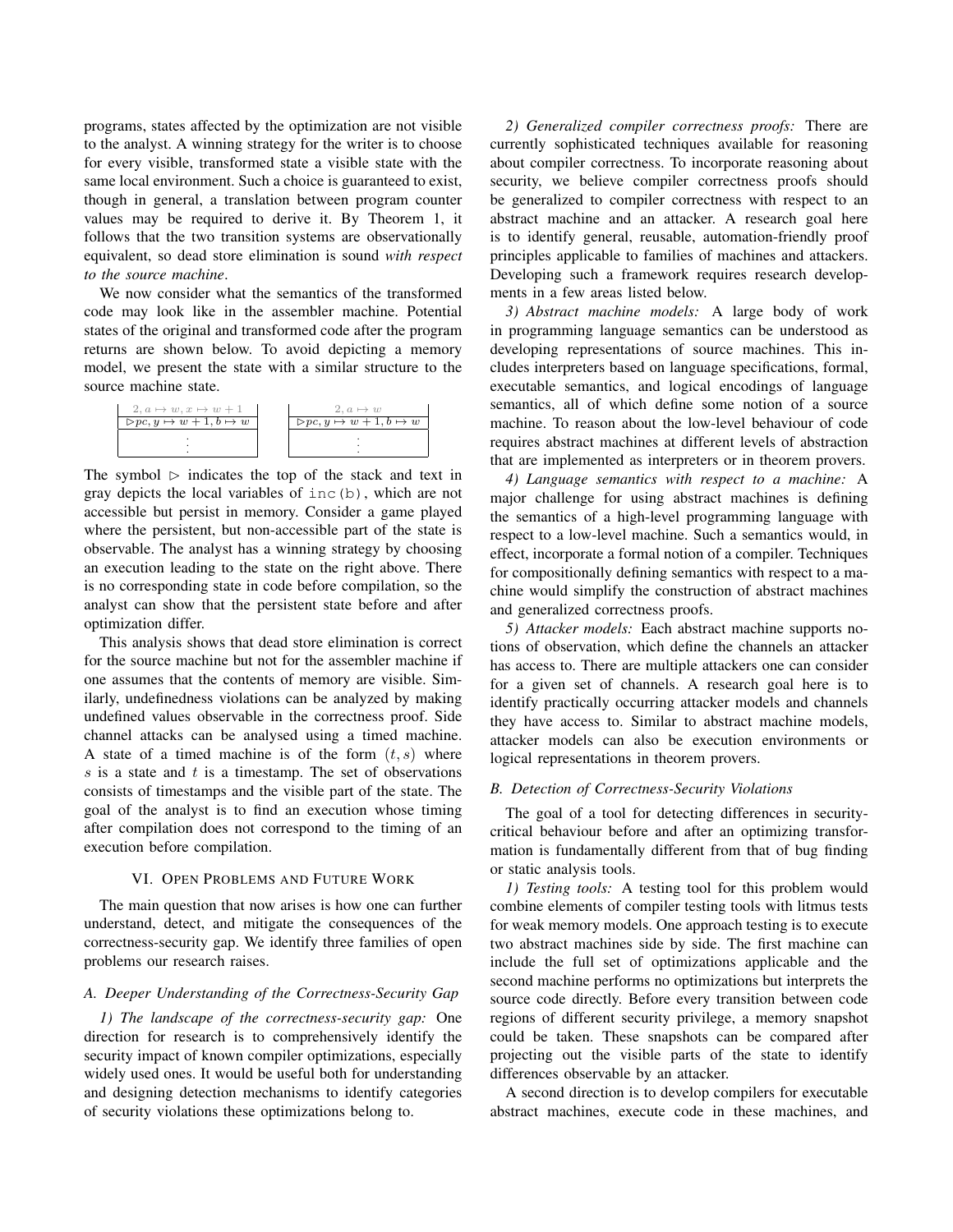compare memory snapshots taken at trust boundaries. These compilers should model the optimizations that will be applied in practice. A third direction is to construct test suites of small pieces of code that represent security intent and use techniques like those sketched above to detect correctnesssecurity violations. Existing CWEs and examples in this paper are at the level of complexity for such tests. Such research has a natural extension to synthesis of test suites given a specification of a machine, attacker and optimization.

*2) Correctness-Security Violation Detectors:* Bug-finding tools typically incorporate a notion of a bug and search for occurrences of that bug. Static tools for detecting correctness-security violations need to incorporate a notion of observational equivalence, a family of applicable optimizations, and a model of optimization sites and trust boundaries. The goal of static tools would be to identify code patterns that represent security intent and determine if this intent is violated by an optimization. To avoid the wellknown issue of flooding a developer with false alarms, such tools would have to accurately model secure coding patterns and the details of optimizations.

A tool for detecting undefined behaviour has recently been developed [60]. Detection tools need not be static. They can be dynamic, use the compiler and combine static and dynamic techniques. A compiler can be tested for security violations by evaluating memory or timing side effects at the security boundaries.

#### *C. Implementing Security-Preserving Compilation*

The goal of security-preserving compilation, from our perspective, is to allow for developer-introduced security measures to coexist with compiler optimizations to enable code that is both secure and executes efficiently.

*1) Developer Annotations:* One mechanism for preserving security guarantees in source code is to use code annotations that inform the compiler that certain optimizations are disallowed in a region of code. Specific examples of such regions are (i) side-effect free computations where the memory side effects must not be different from the source computation (i.e., the compiler disables dead store elimination, inlining, code motion and disallows undefined behaviour in this section) and (ii) timing adhering computations, where the compiler must not apply any optimizations due to possible changes in the timing of the generated code (i.e., the compiler disables all optimizations in this region).

This idea can be implemented using developer provided annotations. The annotations (or additional language keywords) would allow the developer to demarcate to the compiler that certain regions of code are critical for security (or timing). For example, two useful keywords would be, secure and lockstep. The secure keyword would indicate that the compiler should not modify the way data resides in memory as this may affect security. The lockstep keyword would indicate that the timing of code is critical and the compiled code should execute in lock-step with source code. Both these keywords should allow for a notion of scope, so that (some) optimizations can be temporarily disabled in some local region of code.

*2) Statically Generated Annotations:* An alternative to a developer-guided defense against compilers is to use automated analyses to detect common instances of the correctness-security gap. We can draw an analogy here to tools for insertion of memory fences in concurrent programs to guarantee that optimizations designed for sequential consistency architectures is not applied to code that runs in a relaxed memory architecture. An automated tool can be used to highlight to the developer regions of code where an optimization might apply that introduces a correctnesssecurity gap. This approach would also be similar to the automatic insertion of bounds-checks into programs to catch run-time violations the developer did not prepare for. Bugs in the correctness-security gap that could be prevented in this way are elimination of memory scrubbing and dissolution of implicitly assumed trust boundaries (such as stack frames).

It is generally undecidable if a computation or variable is security critical or not as these notions depend on the context of the computation. One approach to such detection is heuristic, where pattern matching on certain code idioms or detecting the use of certain libraries can signal securitycritical code. Another approach is to pivot around a *security seed*, e.g., libraries for security-critical operations or requests that change the privilege with which code runs. Data-flow analysis can be used to identify code that manipulates or is affected by variables flowing through the security seed, and this analysis can be used to identify security-critical code.

## VII. RELATED WORK

The first proof of compiler correctness we are aware of is over 40 years old [36]. The compiler verification bibliography [16] summarises a large body of related work. Work in compiler correctness can be classified along a problem and a solution dimension. Problems range from proving correctness to discovering bugs. Solutions range from using existing techniques to developing new frameworks. We restrict our attention to recent work in this context that targets C/C++, security relevant issues, and automation.

Our work is inspired by verification based on formalized, operational semantics such as in CompCert [34]. The idea of an assembler machine was inspired by the executable semantics of [25]. Abstract machines have also been used for correctness and security analysis in [19], [35], [40].

Compiler correctness has been formalized in terms of the theory of abstract interpretation in [13]. The notion of visibility in our work derives from theirs but the bisimulationbased proofs are closer to [34]. There is debate in the literature on operational versus denotational approaches to compiler correctness. To quote [34] "*it is unclear yet whether such advanced semantic techniques can be profitably applied*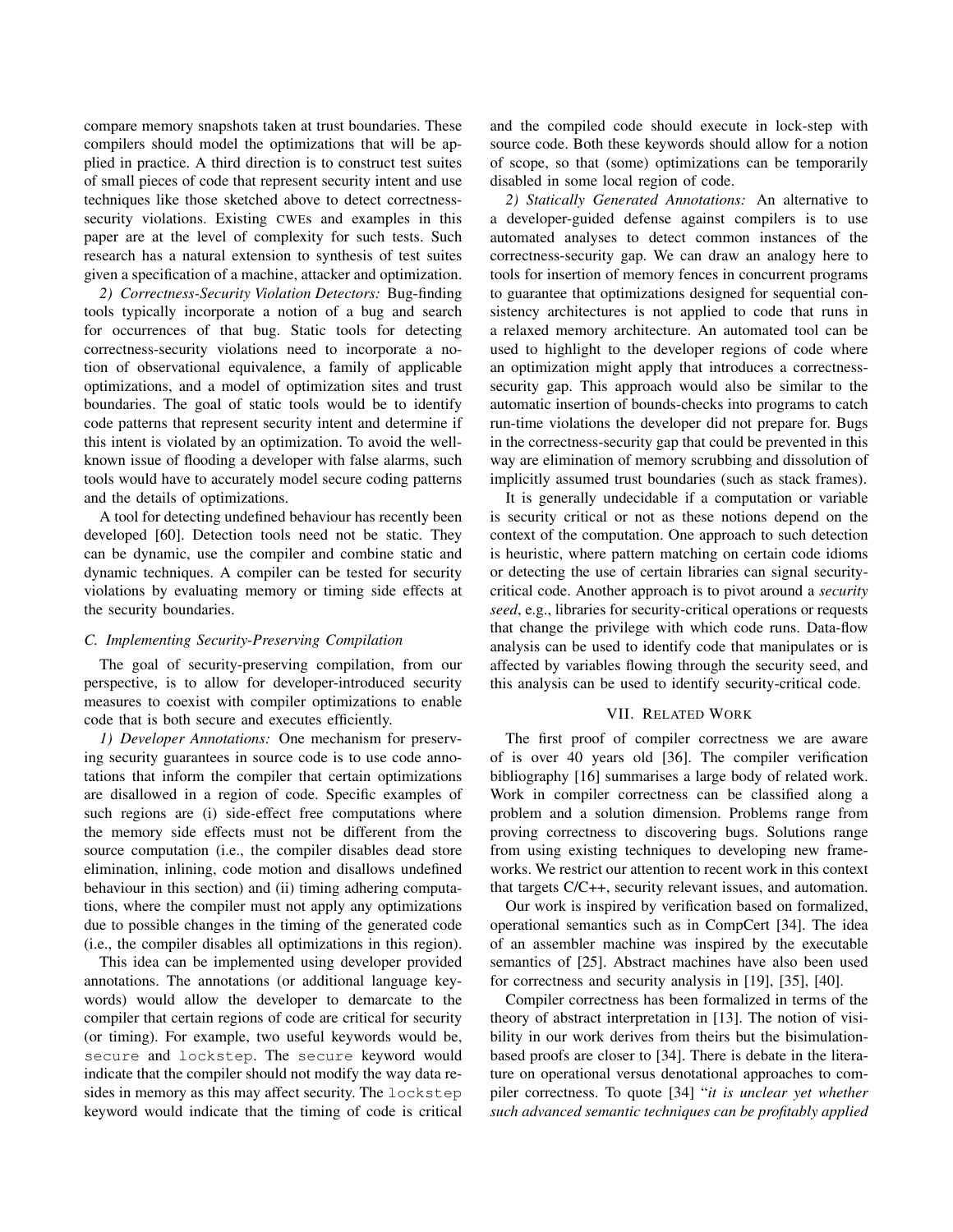*to low-level, untyped languages*." A similar question applies to our setting where the combinatorics of machine behaviour eclipses the algebraic abstraction of a high-level language.

A contrary opinion to the one above appears in [7], where Hoare logic is extended to Relational Hoare Logic (RHL) for compiler correctness proofs. Curiously, RHL doubles as a proof system for secure information flow, that is as powerful as a type system for non-interference [52]. The security issues we have identified in compilers can be viewed as information leaks from portions of the state that are not modelled by the standard semantics. An interesting question for future work is whether a typing discipline based on this system can defend a program against insecure optimizations.

A distinct class of formal techniques attempts to automate correctness proofs. Cobalt [32] and Rhodium [33] use domain-specific languages and techniques, and such techniques have been applied to reason about cryptographic primitives [44]. In [28], dead code elimination, constant folding and code motion were encoded as rewrite rules on control flow graphs conditioned by temporal logic formulae. Both these approaches apply to the IR semantics. A natural extension of our work is to adapt these systems for securitysensitive reasoning about compilers.

The practical impact of compiler optimizations on security is visible in CWE-14 [1] and CWE-733 [2] that identify the dead store problem. The implementation of OpenSSL explicitly uses assembly code that will not be modified by the compiler to defend against compiler optimizations introducing side-channel vulnerabilities. The goal of our work is to highlight the role of sound optimizations in introducing security vulnerabilities.

Fuzzers provide a practical approach to discovering compiler bugs [14], [11]. Compiler fuzzing is challenging due to the structured nature of inputs and the depth of the software pipeline. Once a bug is discovered, test case reduction tools are applied to minimize the size of inputs [49]. We believe these tools can be used to discover more instances of the correctness-security gap.

Despite folk awareness that compiler optimizations may affect security we have not seen the problem articulated in detail as we have done, especially for sound optimizations. Concurrent to our work, Wang et al. [60] presented a model of undefined behaviour and developed the STACK system, which detects patterns of undefined behavior in existing applications. The goal of their work was to find bugs arising from undefinedness optimizations, while ours was to highlight and formally analyze the correctness-security gap. Undefinedness violations are an instance of this gap. Another important difference is our proposal of abstract machines for extending current reasoning approaches to detect such problems in a formal context.

We are not aware of research on counter measures that protect source code against compiler optimizations. To counter side-channels, [38] relies on source to source transformations and usually exhibits high performance (5x) and memory (3x on stack space) overhead. These approaches are oblivious to security-critical regions and use a conservative approach. We argue that it is important to infer security-critical and timing-critical regions to enable full compiler optimizations for most of the code while avoiding optimizations in specific regions.

#### VIII. CONCLUSION

In this paper, we identified the correctness-security gap, which arises when a formally sound, correctly implemented optimization violates security guarantees in source code. We demonstrated with several case studies that this phenomenon manifests with well known optimizations implemented in all compilers. We believe this behaviour is surprising and unintuitive because discrepancies between source and compiled code are typically attributed to bugs in compilers. Our analysis reveals that standard correctness proofs are performed in a model that ignores the details used to construct an attack. As a step towards addressing the problem, we used a gametheoretic framework to identify how a correctness proof can overlook a security property. Moreover, we suggested extensions to existing correctness frameworks that can be used to model security issues.

There is much work to be done to understand how prevalent the problem is, and to develop countermeasures. Towards this end, we have identified several open problems raised by this work with respect to achieving understanding, detection of such bugs and mitigation of the consequences. These new problems open the door to a range of work in formal logic, architectural modelling, tool development, and language design. In all these areas, we believe it is possible to reuse existing advances in compiler correctness, vulnerability detection, and runtime monitoring while extending research in these areas in fundamentally new ways. We look forward to undertaking such research and collaborating with the research community in such efforts.

#### **REFERENCES**

- [1] "Cwe-14: Compiler removal of code to clear buffers," http: //cwe.mitre.org/data/definitions/14.html, 2013.
- [2] "Cwe-733: Compiler optimization removal or modification of security-critical code," http://cwe.mitre.org/data/definitions/ 733.html, 2013.
- [3] "Gcc 4.2 release series: Changes, new features, and fixes," https://gcc.gnu.org/gcc-4.2/changes.html, Jun. 2014.
- [4] S. V. Adve and H.-J. Boehm, "Memory models: A case for rethinking parallel languages and hardware," *Communications of the ACM*, vol. 53, no. 8, pp. 90–101, Aug. 2010.
- [5] S. V. Adve and K. Gharachorloo, "Shared memory consistency models: A tutorial," *IEEE Computer*, vol. 29, no. 12, pp. 66–76, Dec. 1996.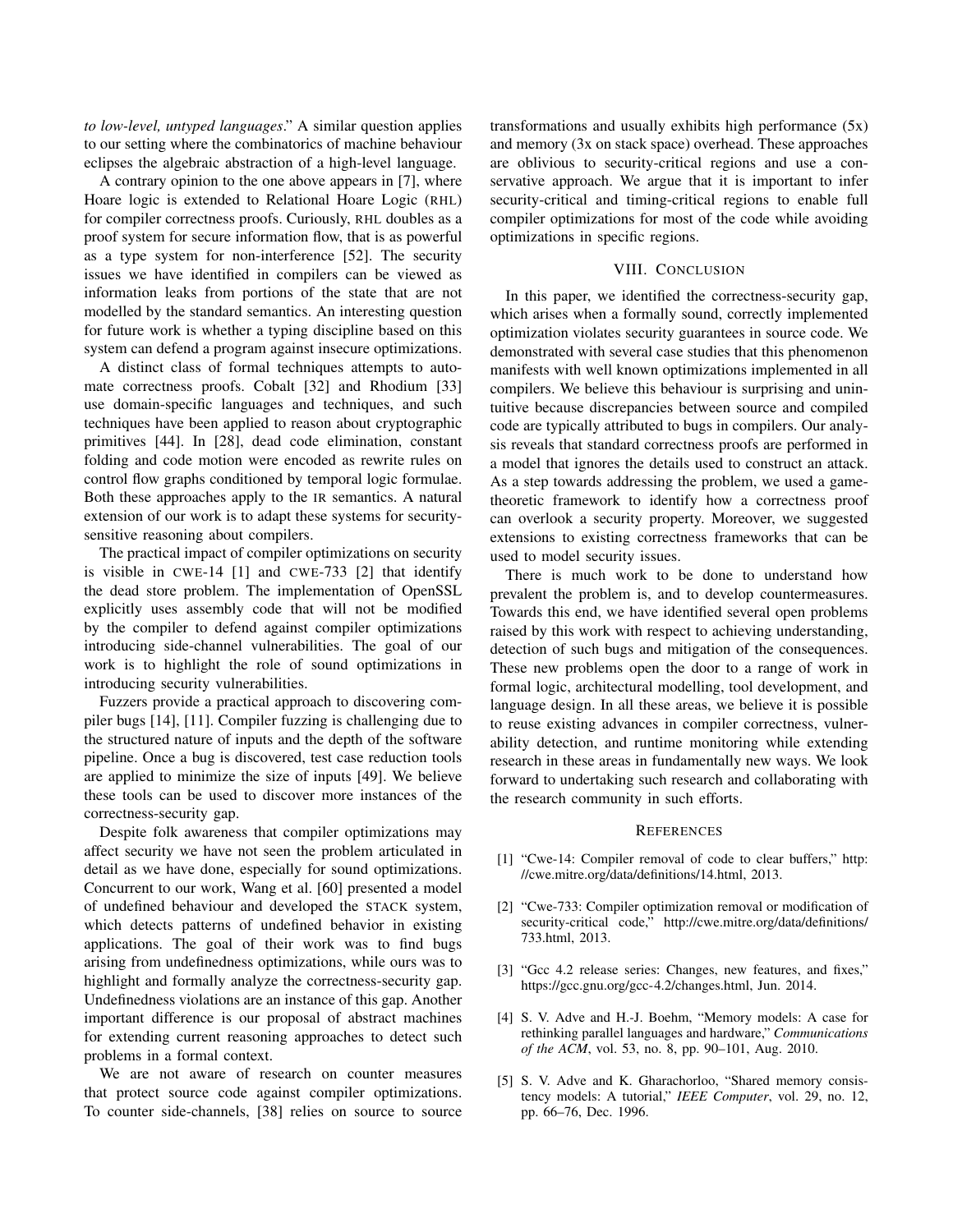- [6] A. V. Aho, M. S. Lam, R. Sethi, and J. D. Ullman, *Compilers: Principles, Techniques, and Tools (2nd Edition)*. Addison-Wesley Longman Publishing Co., Inc., 2006.
- [7] N. Benton, "Simple relational correctness proofs for static analyses and program transformations," in *Proc. of Principles of Programming Languages*. ACM Press, 2004, pp. 14–25.
- [8] S. Bratus, M. E. Locasto, M. L. Patterson, L. Sassaman, and A. Shubina, "Exploit programming: From buffer overflows to "weird machines" and theory of computation," in *;login:*. Usenix, 2011.
- [9] B. B. Brumley and N. Tuveri, "Cache-timing attacks and shared contexts," in *2nd Int'l. Workshop on Constructive Side-Channel Analysis and Secure Design*. Springer, 2011, pp. 233–242.
- [10] D. Brumley and D. Boneh, "Remote timing attacks are practical," in *Proc. of the 12th conference on USENIX Security Symposium - Volume 12*. USENIX Association, 2003.
- [11] Y. Chen, A. Groce, C. Zhang, W.-K. Wong, X. F. , E. Eide, and J. Regehr, "Taming compiler fuzzers," in *Proc. of Programming Language Design and Implementation*. ACM Press, 2013.
- [12] J. Corbet, "Fun with NULL pointers, part 1," http://lwn.net/ Articles/342330/, Jul. 2000.
- [13] P. Cousot and R. Cousot, "Systematic design of program transformation frameworks by abstract interpretation," in *Proc. of Principles of Programming Languages*. ACM Press, 2002, pp. 178–190.
- [14] P. Cuoq, B. Monate, A. Pacalet, V. Prevosto, J. Regehr, B. Yakobowski, and Y. Xuejun, "Testing static analyzers with randomly generated programs," in *Proc. of NASA Formal Methods*. Springer, 2012, pp. 120–125.
- [15] "Cve-2009-1897," http://cve.mitre.org/cgi-bin/cvename.cgi? name=CVE-2009-1897, Jun. 2009.
- [16] M. A. Dave, "Compiler verification: a bibliography," *SIG-SOFT Software Engineering Notes*, vol. 28, no. 6, pp. 2–2, Nov. 2003.
- [17] W. Dietz, P. Li, J. Regehr, and V. Adve, "Understanding integer overflow in C/C++," in *Proc. of Int'l Conf. on Software Engineering*. IEEE Computer Society Press, 2012, pp. 760– 770.
- [18] E. Eide and J. Regehr, "Volatiles are miscompiled, and what to do about it," in *Proc. of the Intl. Conf. on Embedded Software*. ACM Press, 2008, pp. 255–264.
- [19] C. Ellison and G. Rosu, "An executable formal semantics of C with applications," in *Proc. of Principles of Programming Languages*. ACM Press, 2012, pp. 533–544.
- [20] GCC, "Options that control optimization," https://gcc.gnu.org/ onlinedocs/gcc/Optimize-Options.html, Apr. 2013.
- [21] K. Gharachorloo, S. V. Adve, A. Gupta, J. L. Hennessy, and M. D. Hill, "Programming for different memory consistency models," *Journal of Parallel and Distributed Computing*, vol. 15, pp. 399–407, 1992.
- [22] T. Glaser, "Bug 30477 integer overflow detection code optimised away, -fwrapv broken," https://gcc.gnu.org/bugzilla/ show bug.cgi?id=30477, Jan. 2007.
- [23] D. Gullasch, E. Bangerter, and S. Krenn, "Cache games bringing access-based cache attacks on AES to practice," in *Proc. of Security and Privacy*. IEEE Computer Society Press, 2011, pp. 490–505.
- [24] C. Hathhorn, C. Ellison, and G. Rosu, "Defining the undefinedness of C," in *Proc. of Programming Language Design and Implementation*. ACM Press, 2015.
- [25] W. A. H. Jr. and M. Kaufmann, "Towards a formal model of the X86 ISA," University of Texas at Austin, Tech. Rep. TR-12-07, May 2012.
- [26] R. Kluin, "[patch v1] compiler: prevent dead store elimination," https://lkml.org/lkml/2010/2/27/273, Feb. 2010.
- [27] P. C. Kocher, J. Jaffe, and B. Jun, "Differential power analysis," in *Int'l Cryptology Conference*, 1999, pp. 388–397.
- [28] D. Lacey, N. D. Jones, E. Van Wyk, and C. C. Frederiksen, "Compiler optimization correctness by temporal logic," *Higher Order and Symbolic Computation*, vol. 17, no. 3, pp. 173–206, 2004.
- [29] C. Lattner, "What every C programmer should know about undefined behavior #1/3," http://blog.llvm.org/2011/05/ what-every-c-programmer-should-know.html, May 2011.
- [30] ——, "What every C programmer should know about undefined behavior #2/3," http://blog.llvm.org/2011/05/ what-every-c-programmer-should-know 14.html, May 2011.
- [31] ——, "What every C programmer should know about undefined behavior #3/3," http://blog.llvm.org/2011/05/ what-every-c-programmer-should-know 21.html, May 2011.
- [32] S. Lerner, T. Millstein, and C. Chambers, "Automatically proving the correctness of compiler optimizations," in *Proc. of Programming Language Design and Implementation*. ACM Press, 2003, pp. 220–231.
- [33] S. Lerner, T. Millstein, E. Rice, and C. Chambers, "Automated soundness proofs for dataflow analyses and transformations via local rules," in *Proc. of Principles of Programming Languages*. ACM Press, 2005, pp. 364–377.
- [34] X. Leroy, "Formal certification of a compiler back-end or: programming a compiler with a proof assistant," in *Proc. of Principles of Programming Languages*. ACM Press, 2006, pp. 42–54.
- [35] X. Leroy and S. Blazy, "Formal verification of a C-like memory model and its uses for verifying program transformations," *J. of Automated Reasoning*, vol. 41, no. 1, pp. 1–31, Jul. 2008.
- [36] J. McCarthy and J. A. Painter, "Correctness of a compiler for arithmetic expressions," in *Proc. of the Symposium in Applied Mathematics*, vol. 19. American Mathematical Society, 1967, pp. 33–41.